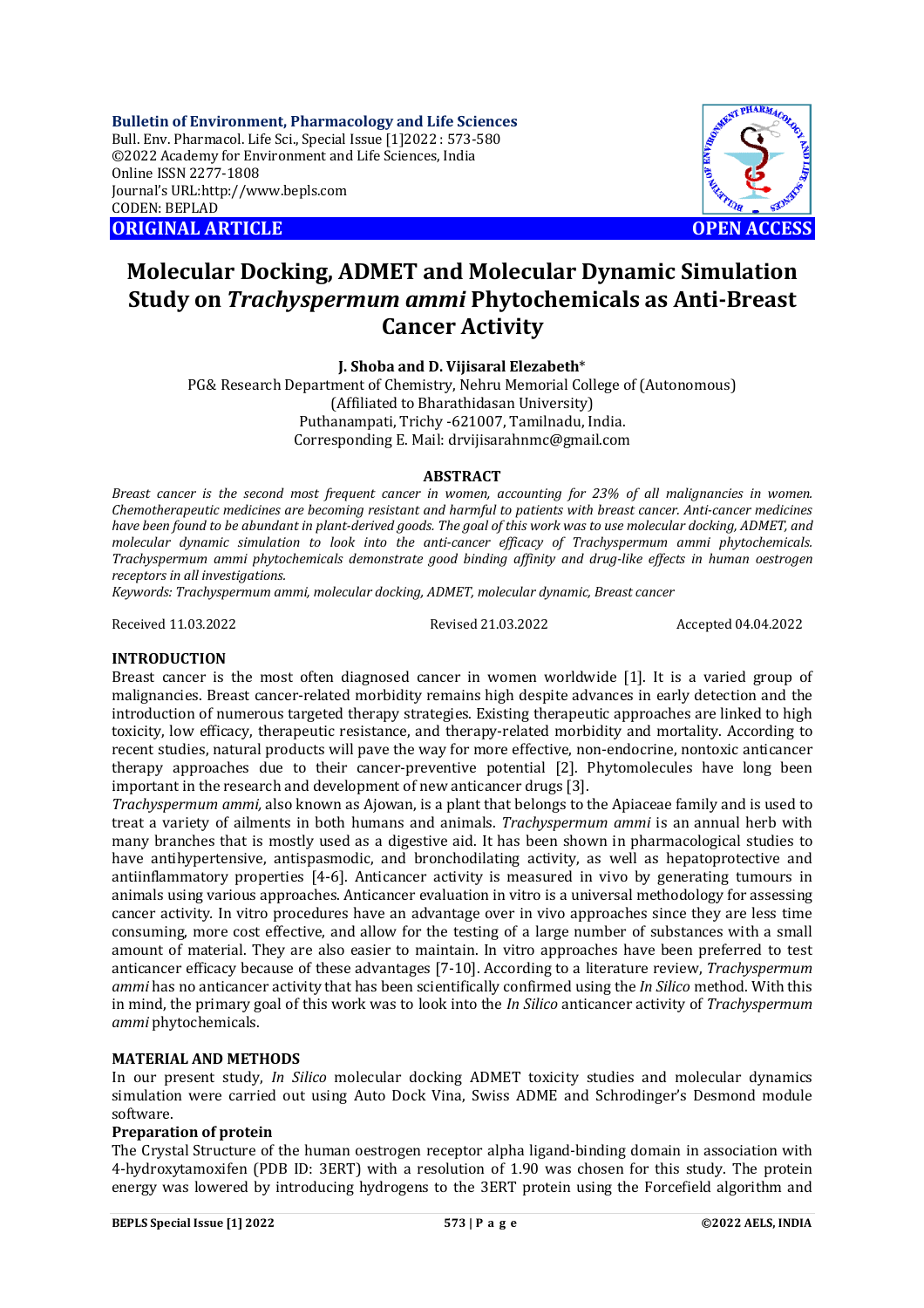then utilising the CHARM force field in DS. We used the parameters previously specified in our molecular docking research.

# **Ligand preparation**

The active phytochemical molecules of *Trachyspermum ammi*(1,8-Cineol, 2-(Octan-4-yl)phenol, 2-Nonyl phenol,3-Terpinolenone, 4-Vinyl guaiacol, 5-fluorouracil STD, alpha-Phellandrene, Anethole, Carvacrol, Cymen-8-ol, Eicosene, Laurenene, Limonene oxide, Myrcene, Nonadec-1-ene, Octadec-9-ene, o-Xylene, Palmitic acid, p-Cymene, Terpinen-4-ol, Thymol, α-Pinene, α-Terpineol, β-Pinene) from *Trachyspermum ammi* and standard drug Tamoxifen were drawn in chemdraw software, subsequently, energy of the all the molecules were minimized and saved in SDF file format for further docking studies.

### **Docking study**

A molecular docking analysis was performed to determine the most frequent shape of the protein-ligand complex. A computer docking analysis was utilised to examine structural complexes of the 3ERT with gathered molecules as well as conventional compounds in order to better understand the structural basis of these target proteins. Within the (CHARMm-based DOCKER) methodology, various binding mechanisms between the ligands and these target proteins were investigated. The approach uses fields of CHARMm power to provide a full ligand. The ligand binding affinity was calculated using binding energy, interaction energy, hydrogen bonds, binding energies, protein energy, and ligand-protein complex energy. The energy is expressed as negative numbers. The ligands' increased binding affinity to the target protein results in more negative value energy.

# **ADMET Toxicity Analysis**

Prediction of the ADMET profile for drug candidates and environmental contaminants is crucial in drug development and environmental hazard assessment. SWISS ADME software was used to estimate the ADMET properties of the filtered compounds in order to classify the probable detrimental effects of these chemicals in humans. Solubility, Absorption, BBB, HIA, and ADMET parameters are included. Risks and toxicity. 95% and 99% confidence ellipses in the ADMET PSA 2D, ADMET AlogP98 aircraft are described by the absorption levels of the HIA model.

# **Molecular Dynamics simulation**

On Schrodinger's Desmond module, the MD simulation was run. To add water, the best phytpchemical and control Crystal Structures of human oestrogen receptor were positioned in the orthorhombic box with a buffer distance of 10 Å using the System Builder tool, and a water model was generated using single point charge (SPC). The systems were neutralised by adding Na+ and Cl- ions until they achieved a concentration of 0.15 M. Before running the simulation, the created solvated system was reduced and relaxed using OPLS3 force field settings as the default protocol associated with Desmond.The MD simulation was carried out with an isothermal isobaric ensemble (NPT) at 300° K and 1.013 bar pressure. 1000 frames were stored to the trajectory during a 250-picosecond simulation. Finally, the MD simulation trajectory was examined using the Simulation Interaction Diagram (SID) tool.

# **RESULT AND DISCUSSION**

In this molecular docking study, the *Trachyspermum ammi*phytochemicals are subjected to analysis binding interaction with breast cancer induced protein human estrogenreceptor (3ERT). The secondary structure of the of human estrogen receptor with active site sphere is shown in Figure 1. The -CDOCKER energy of the docking results are listed out in Table 1. In this analysis, 5-fluorouracil used as a standard drug for compare the binding affinity of the *Trachyspermum ammi*phytochemicals.



**Figure 1. The secondary structure of the of human estrogen receptor with active site sphere**.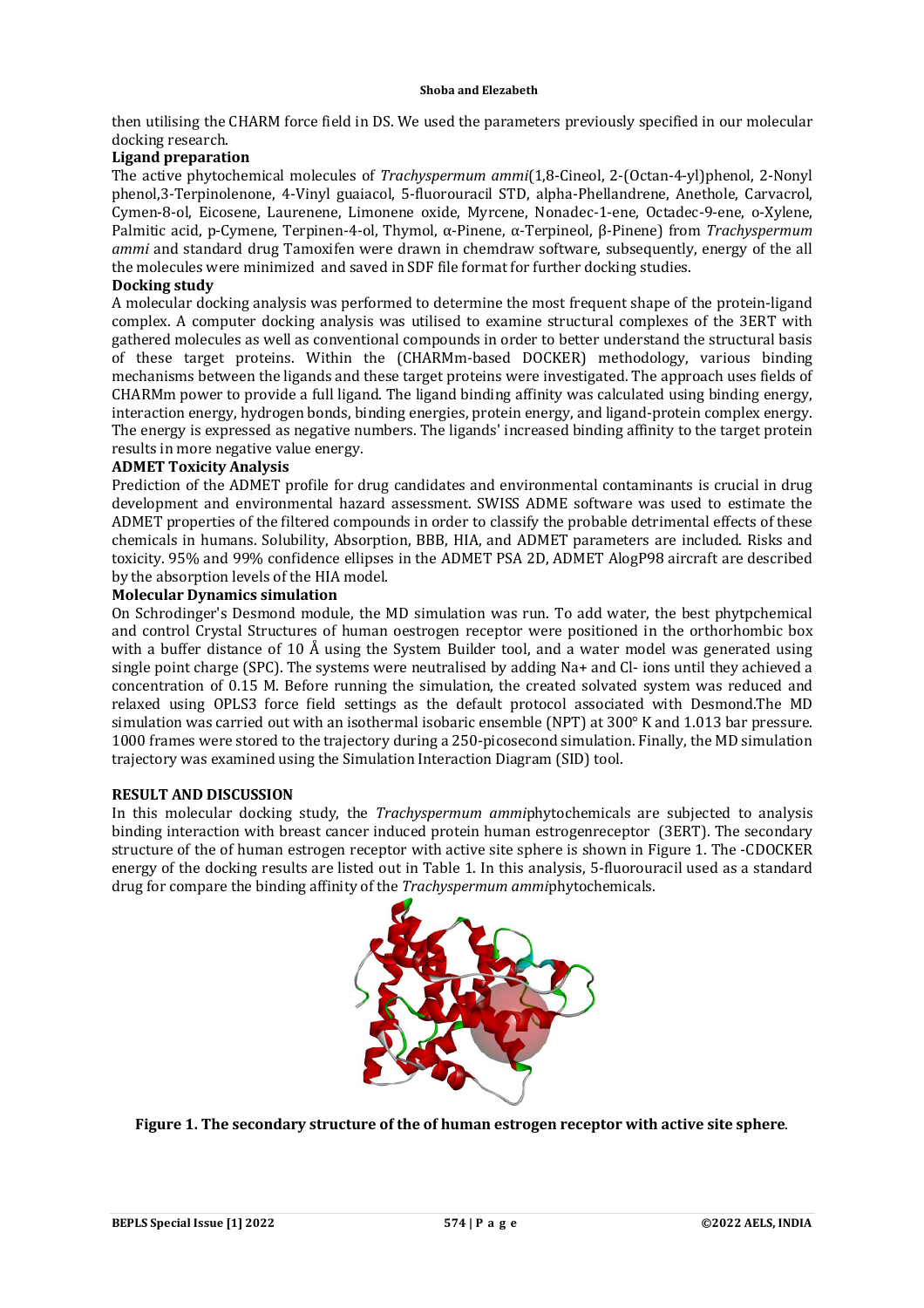| Mol. No | List of Compounds              | <b>CDOCKER Energy</b> |
|---------|--------------------------------|-----------------------|
| 1.      | Palmitic_acid                  | 44.3271               |
| 2.      | Eicosene                       | 39.5058               |
| 3.      | Nonadec-1-ene                  | 36.3657               |
| 4.      | _2-(Octan-4-yl)phenol          | 36.2046               |
| 5.      | 2-Nonyl_phenol                 | 33.8911               |
| 6.      | Octadec-9-ene                  | 27.1466               |
| 7.      | Carvacrol                      | 26.8034               |
| 8.      | Cymen-8-ol                     | 26.2459               |
| 9.      | 5-fluorouracil (Standard drug) | 25.3186               |
| 10.     | p-Cymene                       | 25.2908               |
| 11.     | Laurenene                      | 23.8805               |
| 12.     | 4-Vinyl_guaiacol               | 19.6996               |
| 13.     | o-Xylene                       | 16.6639               |
| 14.     | Anethole                       | 12.2924               |
| 15.     | Thymol                         | 11.9557               |
| 16.     | <b>ß-Pinene</b>                | 0.554372              |
| 17.     | Limonene_oxide                 | $-1.97152$            |
| 18.     | Terpinen-4-ol                  | $-2.34388$            |
| 19.     | 1_8-Cineol                     | $-2.87823$            |
| 20.     | Phellandrene                   | $-5.44788$            |
| 21.     | Myrcene                        | $-5.93632$            |
| 22.     | 3-Terpinolenone                | $-17.934$             |

Table 1. CDOCKER ENERGY of the *Trachyspermum ammi*phytochemicals



# **Figure 2. 3D and 2D interaction of the palmitic acid in the active site of human estrogen receptor.**

From the docking result, the palmitic acid ligand shows more binding energy than other phytochemicals and standard drug. The -CDOCKER energy of the palmitic acid is 44.3271 Kcal/mol-1.The -COOH group of the palmitic acid form one strong hydrogen bond Arg 394 amino acid of active site of human estrogen receptor.The aliphatic group of this ligand forms Alkyl, Pi-Alkyl interaction and Van der Waals interaction with most of the amino acids (Figure 2).Further, the Eicosene and Nonadec-1-ene molecule forms Alkyl, Pi-Alkyl interaction and Van der Waals interaction with most of the amino acids (Figure 3& 4).



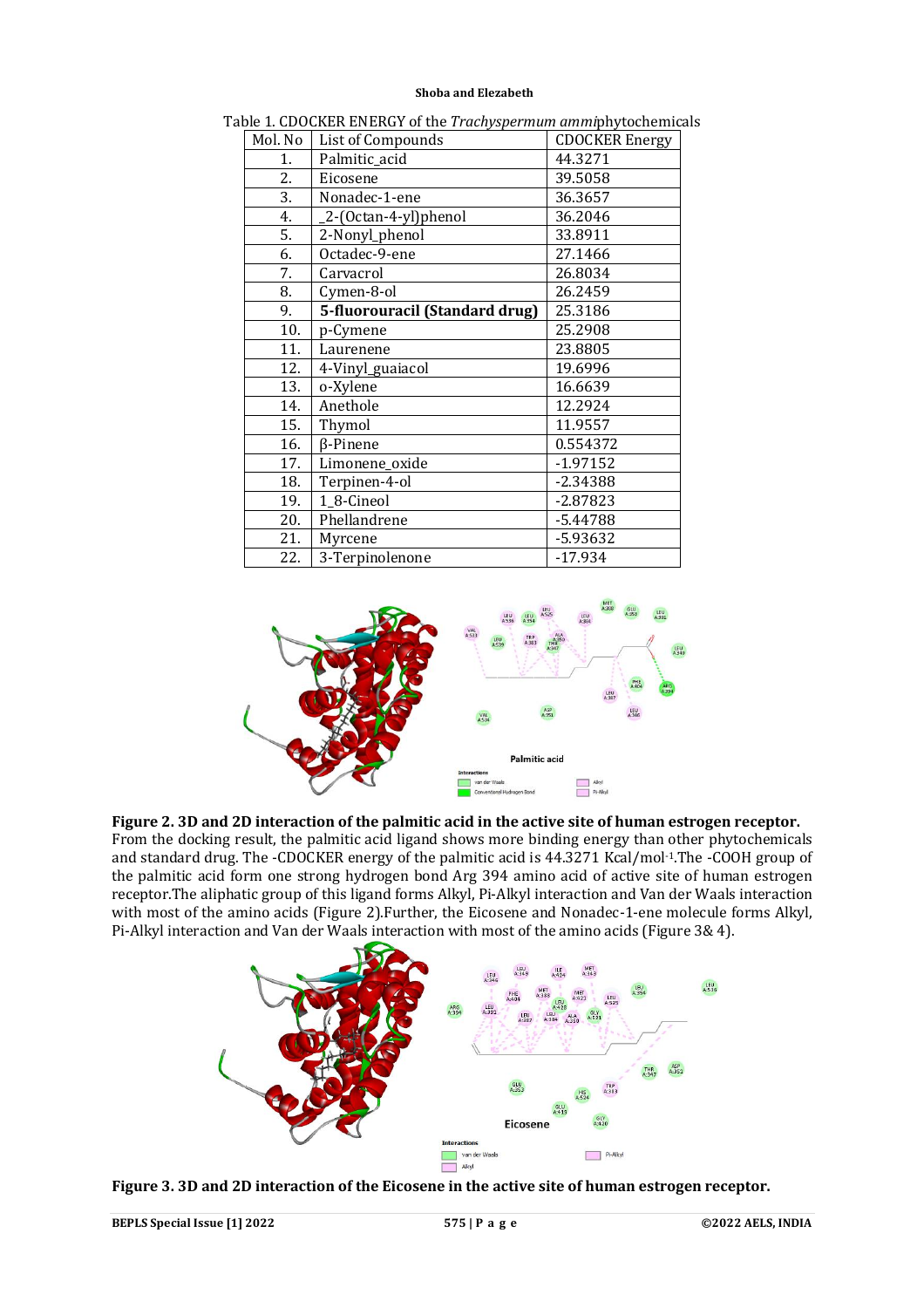

**Figure 3. 3D and 2D interaction of the Nonadec-1-ene in the active site of human estrogen receptor**



**Figure 4. 3D and 2D interaction of the 2-(octane-4-yl) phenyl in the active site of human estrogen receptor.**

Similarly, 2-(octane-4-yl) phenyl ligand shows Pi-Pi T-shaped interaction with Phe 404 amino acid. Further, the methyl group of the forms Alkyl and Pi-Alkyl interaction with Trp 383, Ala 350 and Leu 525 residues (Figure 4). The 2-Nonyl phenol forms non-bonded interaction with active site amino acid of the 3ERT receptor (Figure 5).The standard drug 5-fluorouracil forms two hydrogen bond with Arg 394 and Glu 353 amino acids (Figure 6). The standard drug shows less binding energy compared to most of the ligands (Table 1).



**Figure 5. 3D and 2D interaction of the 2-Nonyl phenol in the active site of human estrogen receptor**.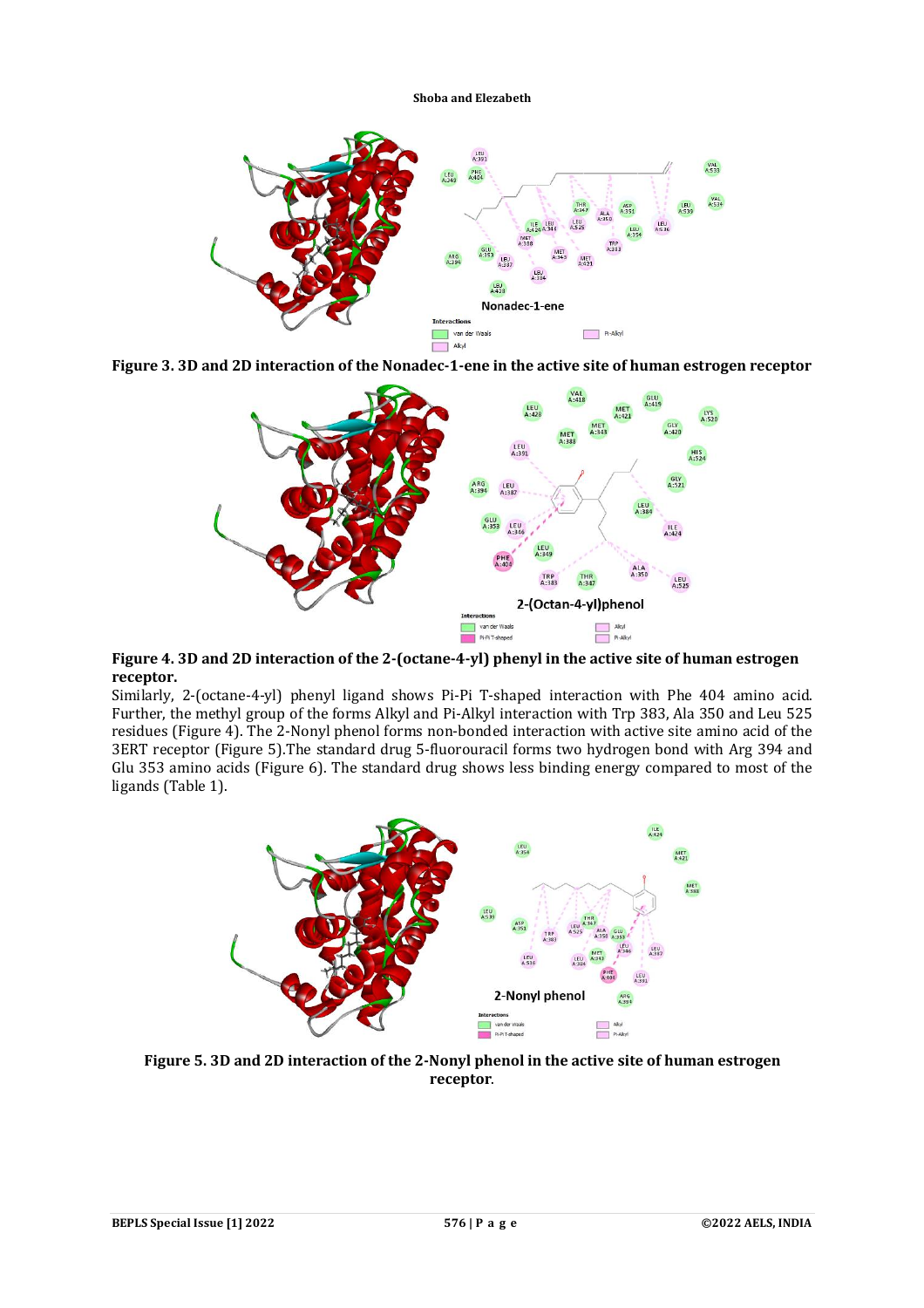

**Figure 6. 3D and 2D interaction of the 5-fluorouracil in the active site of human estrogen receptor. ADMET analysis**

In the ADMET analysis, the Eicosene, Nonadec-1- and otadec-9-ene fall outside the ADMET prediction, which means there is no drug like properties obey in these molecules. The remaining all the phytochemicals shows drug like properties (Table 2). Figure 7 shows the ADMET properties of the *Trachyspermum ammi* phytochemicals. For drug likeness research, the ADMET descriptors of all the molecules were determined. Intestinal absorption and penetration of the blood brain barrier is predicted by the development of an ADMET model using 2D PSA and AlogP98 descriptors that include 95% and 99% confidence ellipses. These ellipses describe regions in which it is predicted that well-absorbed compounds will be contained. ADMET model screening findings have shown that all the compounds have 99 percent confidence levels for human intestinal absorption and penetration of the blood brain barrier (BBB). All the phytochemicals except Eicosene, Nonadec-1- and otadec-9-ene shows good Absorption level, Solubility level, BBB level, PPB level, Hepatotoxic level, CYP 2D6, PSA 2D and AlogP98 drug like properties.



**Figure 7. Absorption level, Solubility level, BBB level, PPB level, Hepatotoxic level, CYP 2D6, PSA 2D and AlogP98 properties of the** *Trachyspermum ammi* **phytochemicals**.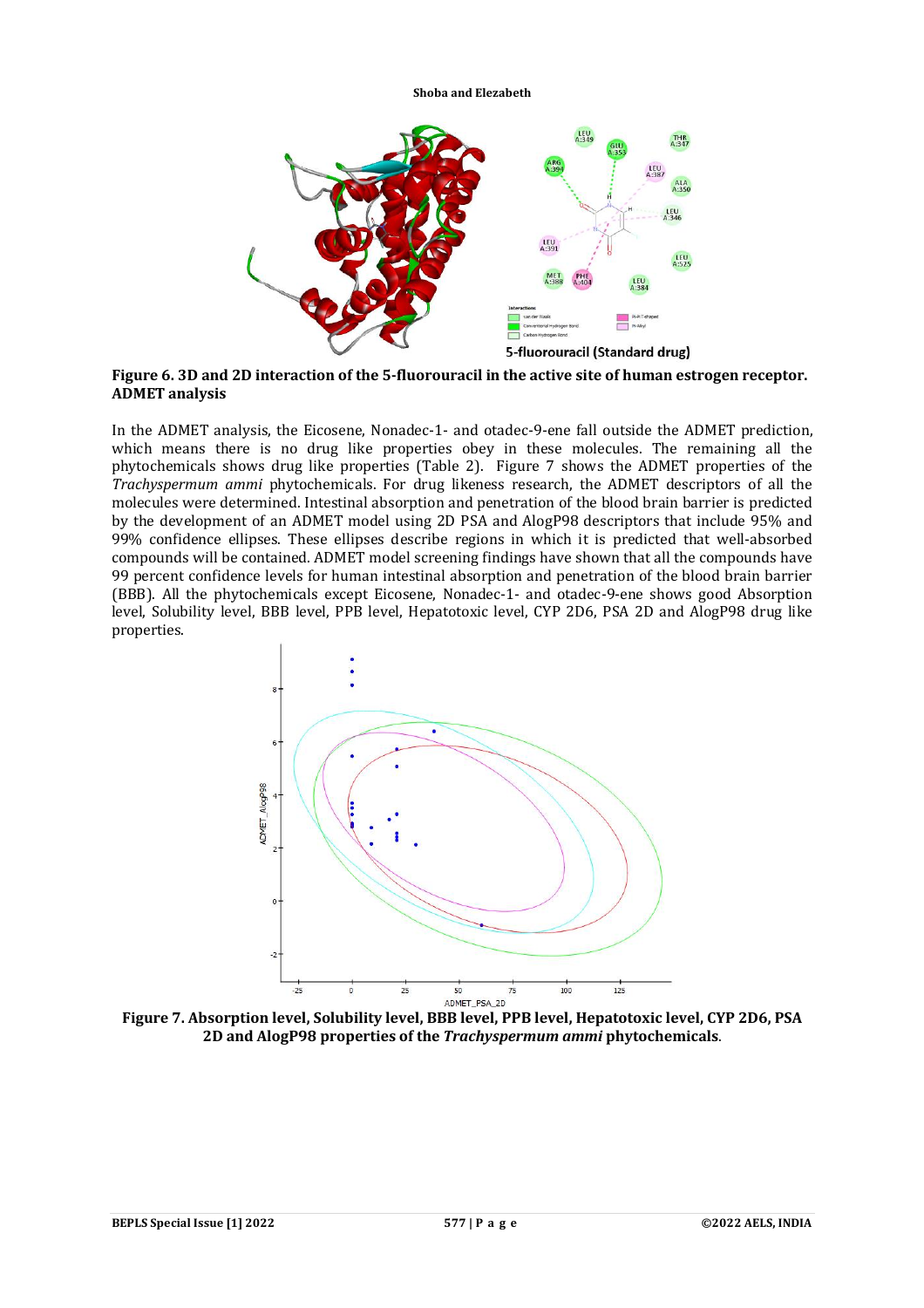| Molecule Name             | Absorption<br>level | Solubility<br>level | <b>BBB</b><br>level | <b>PPB</b><br>level | rapic 2. ADMLT properties of the <i>Frachyspermant</i> annih phytochemicals.<br>Hepatotoxic<br>level | <b>CYP</b><br>2D <sub>6</sub> | <b>PSA</b><br>2D | AlogP98 |
|---------------------------|---------------------|---------------------|---------------------|---------------------|------------------------------------------------------------------------------------------------------|-------------------------------|------------------|---------|
| Palmitic_acid             | good                | Extremely<br>good   | Low                 | $<90\%$             | No                                                                                                   | N <sub>0</sub>                | 67.15            | 2.34    |
| _2-(0ctan-4-<br>yl)phenol | good                | Extremely<br>good   | Low                 | $<90\%$             | No                                                                                                   | No                            | 79.28            | 3.48    |
| 2-Nonyl_phenol            | good                | good                | Low                 | $< 90\%$            | No                                                                                                   | N <sub>o</sub>                | 65.17            | 3.56    |
| Carvacrol                 | good                | Extremely<br>good   | Low                 | $<90\%$             | No                                                                                                   | N <sub>0</sub>                | 88.12            | 3.78    |
| Cymen-8-ol                | good                | Extremely<br>good   | Low                 | $< 90\%$            | No                                                                                                   | N <sub>0</sub>                | 59.42            | 4.59    |
| 5-fluorouracil            | good                | Good                | Low                 | $<90\%$             | No                                                                                                   | N <sub>o</sub>                | 52.33            | 4.6     |
| p-Cymene                  | good                | Low                 | Low                 | $< 90\%$            | No                                                                                                   | No                            | 65.12            | 4.9     |
| Laurenene                 | good                | Low                 | Low                 | $<90\%$             | No                                                                                                   | No                            | 68.74            | 5.1     |
| 4-Vinyl_guaiacol          | good                | good                | Low                 | $<90\%$             | No                                                                                                   | No                            | 84.23            | 3.6     |
| o-Xylene                  | good                | good                | Low                 | $< 90\%$            | No                                                                                                   | No                            | 69.16            | 3.8     |
| Anethole                  | good                | good                | Low                 | $< 90\%$            | No                                                                                                   | No                            | 75.21            | 3.9     |
| Thymol                    | good                | good                | Low                 | $< 90\%$            | No                                                                                                   | No                            | 51.26            | 4.5     |
| <b>B-Pinene</b>           | good                | good                | Low                 | $<90\%$             | No                                                                                                   | No                            | 59.31            | 4.1     |
| Limonene_oxide            | good                | Low                 | Low                 | $<90\%$             | No                                                                                                   | No                            | 84.23            | 4.6     |
| Terpinen-4-ol             | good                | good                | Low                 | $<90\%$             | No                                                                                                   | No                            | 89.34            | 3.5     |
| 1_8-Cineol                | good                | good                | Low                 | $< 90\%$            | No                                                                                                   | No                            | 63.12            | 3.8     |
| Phellandrene              | good                | good                | Low                 | $< 90\%$            | No                                                                                                   | No                            | 77.26            | 5.1     |
| Myrcene                   | good                | good                | Low                 | $< 90\%$            | No                                                                                                   | No                            | 81.32            | 5.3     |
| 3-Terpinolenone           | good                | good                | Low                 | $< 90\%$            | No                                                                                                   | No                            | 65.97            | 3.4     |

Table 2. ADMET properties of the *Trachyspermum ammi* phytochemicals.

# **Molecular dynamic simulation**

Following the docking calculations, the best palmitic ligands, 3ERT protein complexes, MD simulations were carried out using the Desmond Simulation Package for 250 ps. The MD trajectories were used to calculate the root mean standard deviation (RMSD), root mean square fluctuation (RMSF), and proteinligand interactions. Based on the RMSD oscillations during the simulation, the solvated system of the ligand-protein docked complex was tested for binding stability. In the trajectory of MD simulation, the RMSD fluctuation is assessed independently for the protein and ligand structures; if it falls within 3Å, the complex is considered stable. In this solvation analysis, the NaCl and Water molecules were added for heating process (Figure 8). Figure 9 shows the RMSD and RSMF of the palmitic acid with 3ERT protein complex. Figure 10 and Figure 11 show the temperature and total energy changes based on the time change. All the results show the palmitic acid with 3ERT shows good stability and does not change the structure of the 3ERT protein.



**Figure 8. Solvation analysis of 3ERT protein with palmitic acid**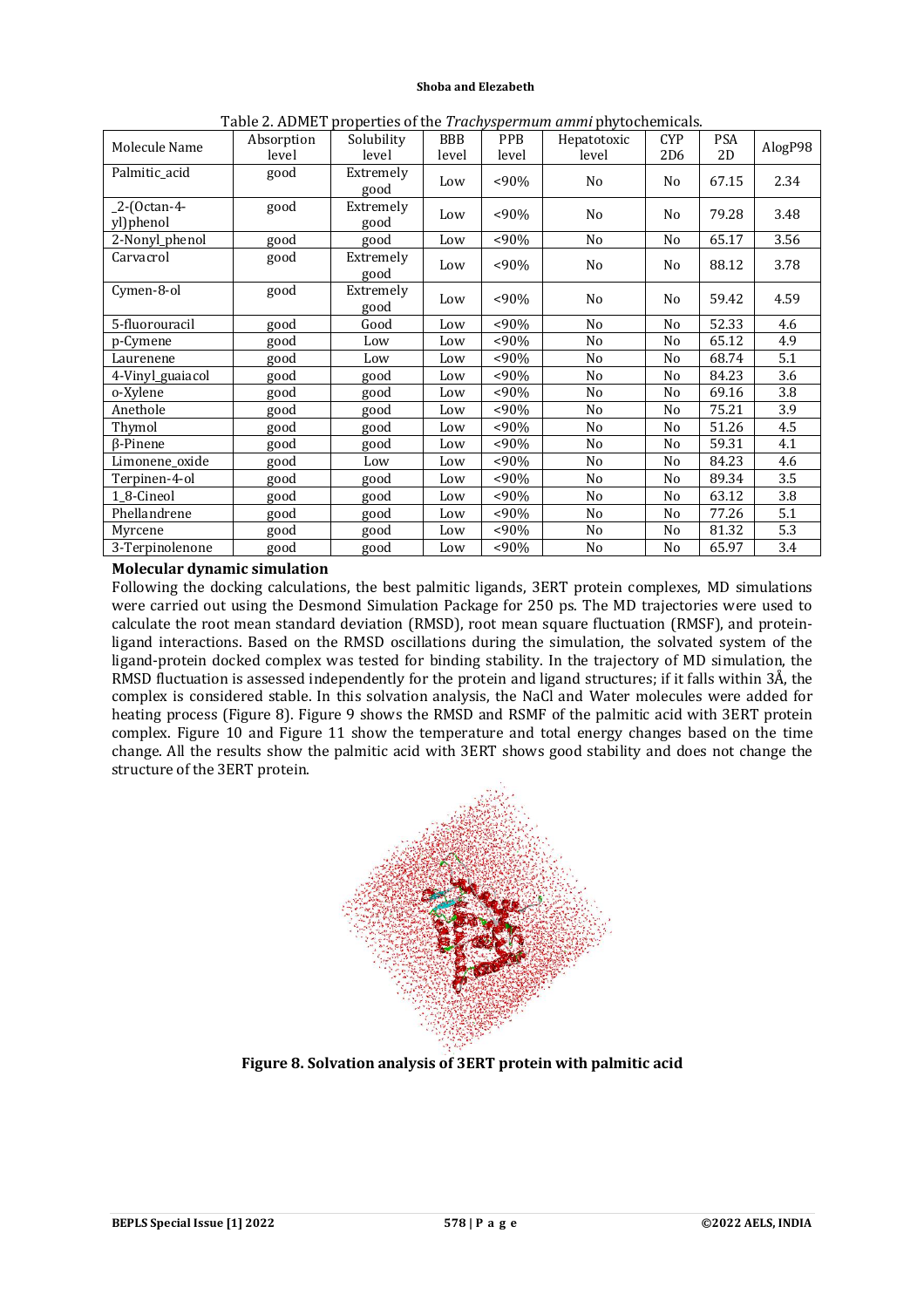

**Figure 9 RMSD and RSMF analysis of 3ERT protein with palmitic acid**



**Figure 10. Temperature change analysis of 3ERT protein with palmitic acid**



**Figure 11. Total energy change analysis of 3ERT protein with palmitic acid**

### **CONCLUSION**

The present of molecular docking, ADMET and molecular dynamics simulation studies of *Trachyspermum ammi*phytochemicals shows excellent anti-breast cancer activity except Eicosene, Nonadec-1- and otadec-9-ene molecules.The docking results showed that the major influencing factors of molecular interactions between *Trachyspermum ammi* phytochemicals and 3ERT protein were H-bonds and hydrophobic and electrostatic interactions. The *In Silico* prediction of oral bioavailability (rule of five) and ADMET risk profiling were within their acceptable limit for active analogs. Molecular dynamic simulation shows good stability of the 3ERT with palmitic acid. These compounds have rationalized the structural requirement and need further lead optimization for designing of 3ERT inhibitors.

# **CONFLICT OF THE INTEREST**

The authors declared no conflict of interest

#### **REFERENCES**

- 1. Qurishi Y, Hamid A, Majeed R, et al. (2011). Interaction of natural products with cell survival and signaling pathways in the biochemical elucidation of drug targets in cancer. Future Oncol.7(8):1007–1021.
- 2. Ali R, Mirza Z, Ashraf GM, et al. (2012). New anticancer agents: recent developments in tumor therapy. Anticancer Res.;32(7):2999–3005.